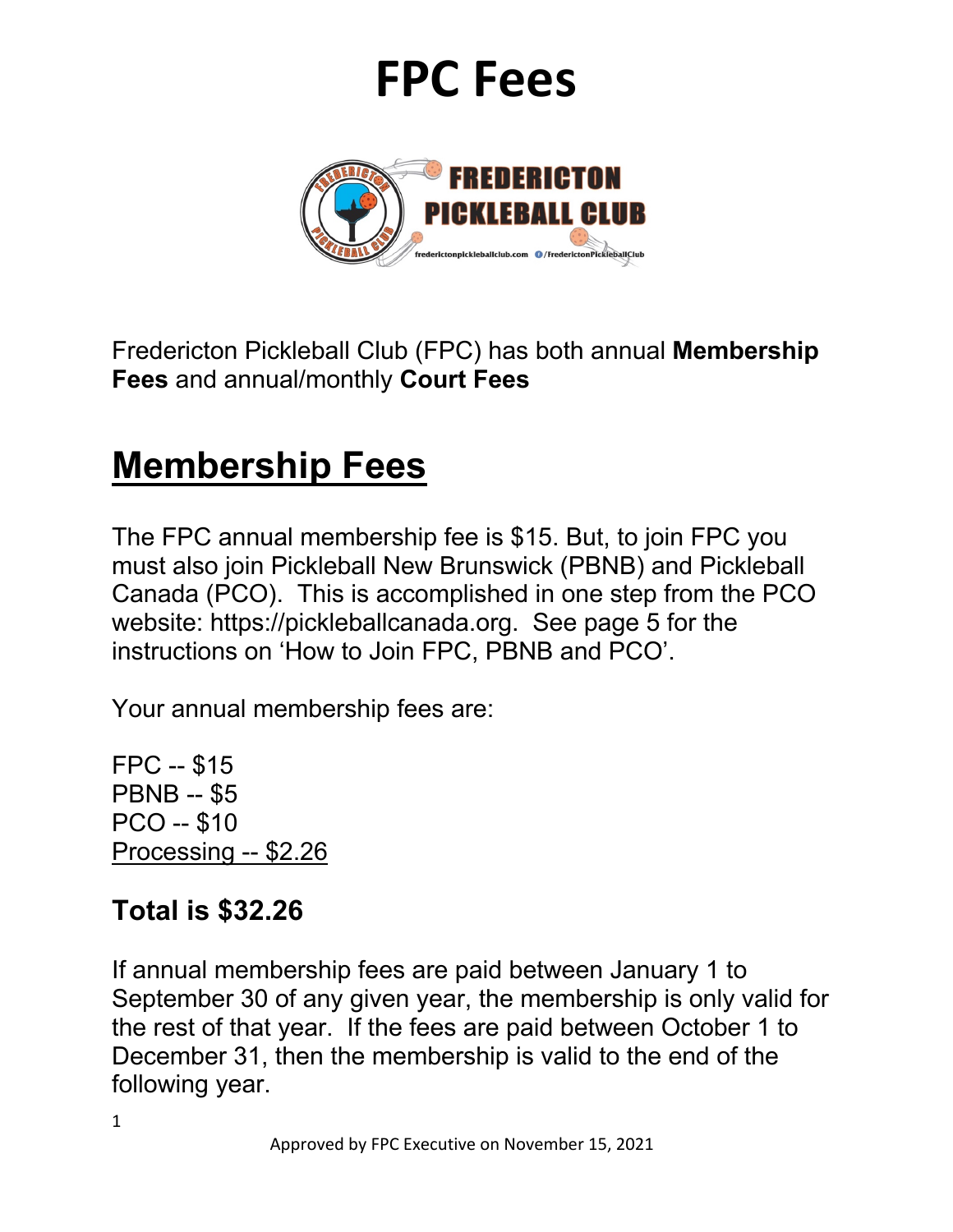FPC members must also to **pay court fees before they play pickleball on indoor courts at venues rented by the FPC**.

### **Court Fees**

In 2021, monthly court fees are:

- 1. \$50 a month for Retirees
- 2. \$40 a month for Full-time Workers (32+ paid hrs per week)

In 2022, **monthly** court fees are:

- 1. \$60 a month for Retirees
- 2. \$50 a month for Full-time Workers
- In 2022, **annual** court fees are:
	- 1. \$400 a year for Retirees
	- 2. \$333 a year for Full-time Workers

Annual court fees cover from January 1 to December 31 and are based on indoor play for 8 months: January, February, March, April, May, October, November and December.

To **encourage annual payment**, 8 months of court fees paid each month cost 20% more than the annual court fee. Retirees' fees are higher to recognize that they have more options to play during the weekdays.

The preferred payment method for court fees is via e-transfer to: fton.pickleball@gmail.com. When sending your payment, please include the names of all the players, as well as the months covered in the e-transfer message area.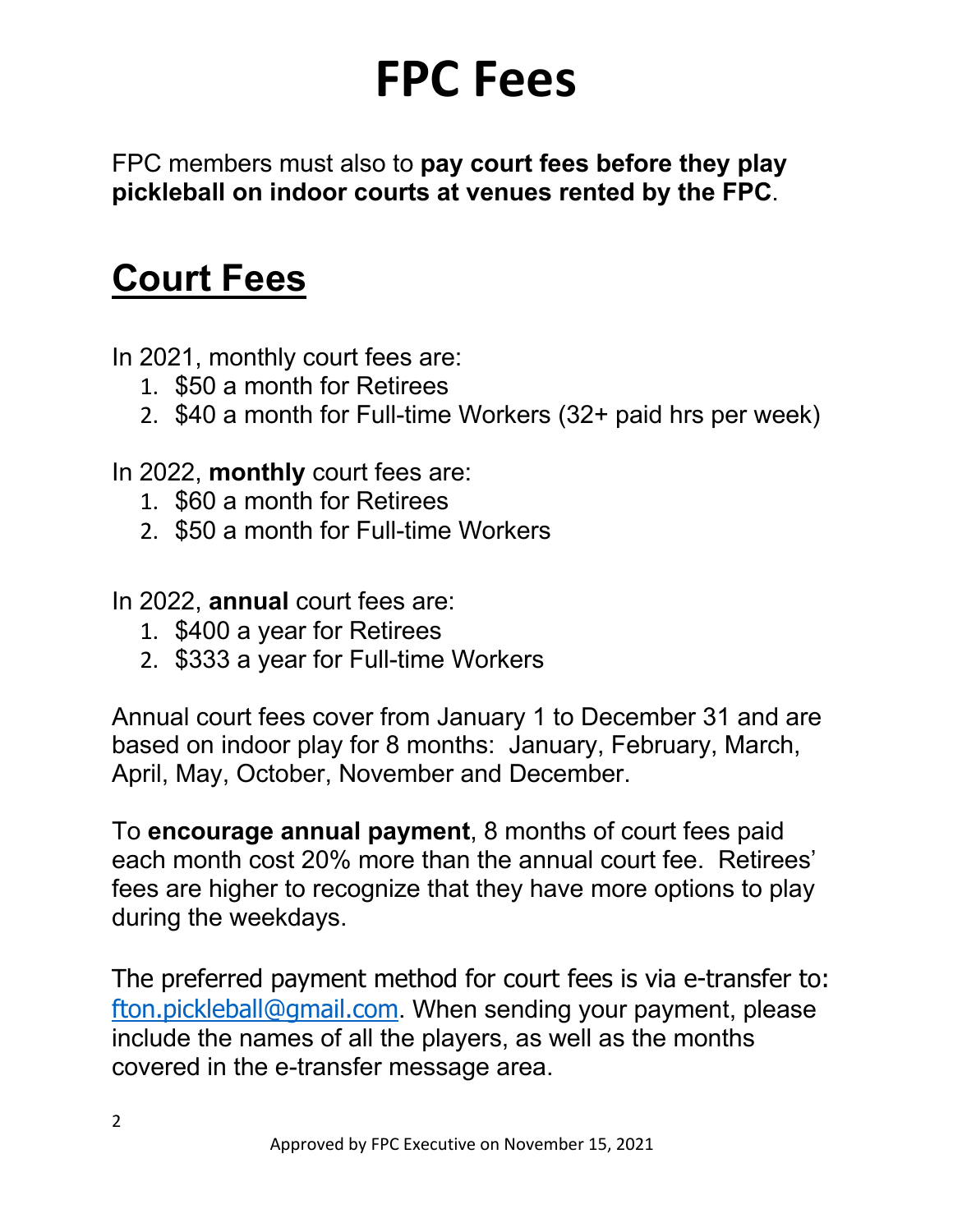If you do not use e-transfers, place cheque or cash in an envelope and make sure your name and the number of months are marked either on the cheque or the envelope. The cheque or cash can be given to any FPC Executive.

#### **Paid court fees allow members to play on any designated FPC indoor venue as per the FPC Calendar and your pickleball rating.**

There isn't any court fee for Fredericton area residents the first time they play pickleball at an FPC venue or when they attend an 'Introduction to Pickleball' session.

#### **Drop-in Fee**

There is a **\$6 drop-in fee** per day up to a maximum of \$60 dollars over a 30-day period to play at FPC venues. Drop-in fees can be paid to any FPC Executive. This drop-in fee is only for visitors to Fredericton area.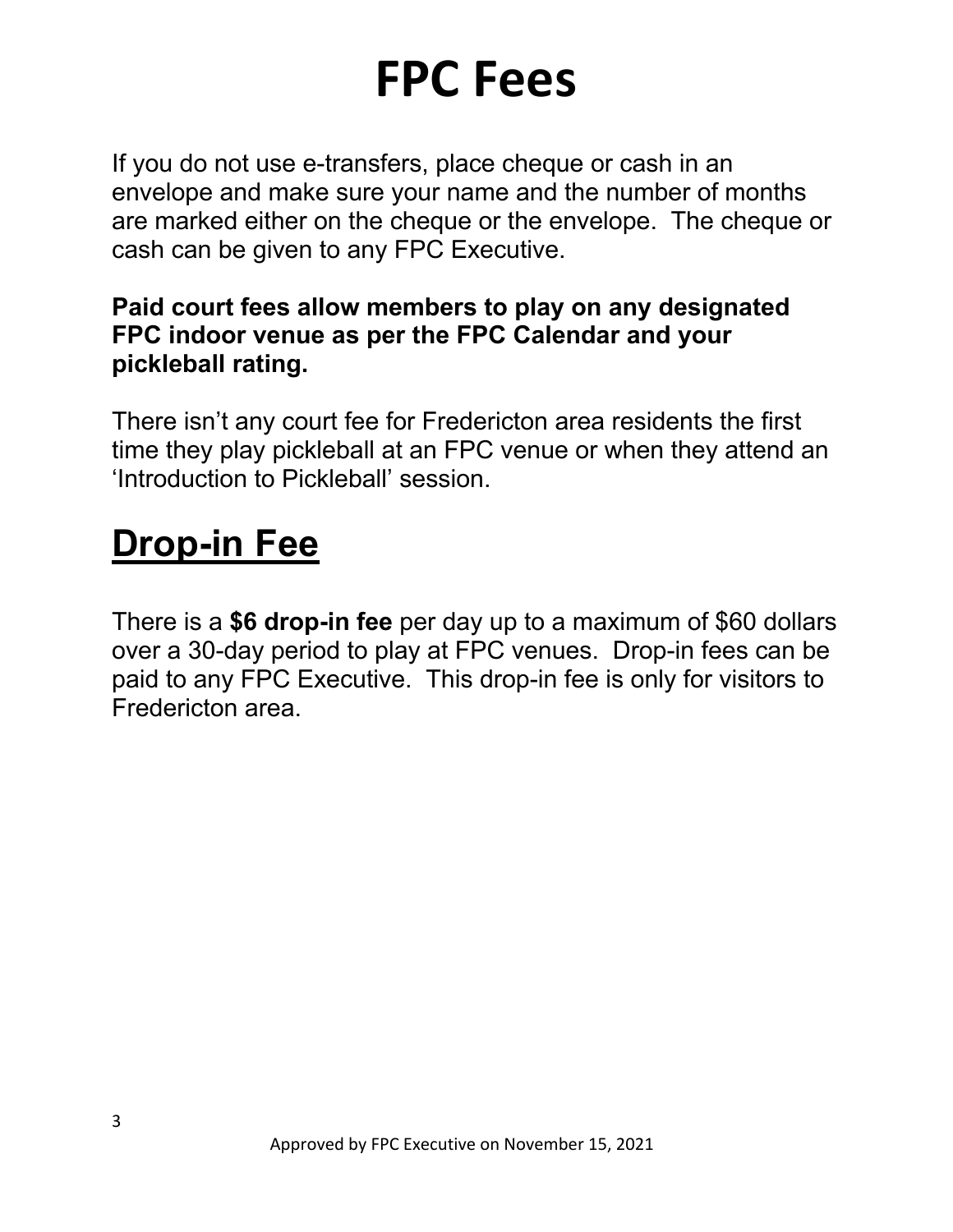### **General Information**

FPC is a membership driven club and therefore each member is required to **pay court fees or drop-in fees before you play**.

Nasis Field House also charges an additional fee, either \$25 a year or \$3 per play session. Field House fees are not managed by FPC and are in addition to the FPC fees.

During the Covid-19 pandemic, YMCA does not have any pickleball play times.

There is no charge for play at the outdoor pickleball locations in Fredericton.

**The preferred payment method for membership and court fees is via e-transfer to:** fton.pickleball@gmail.com